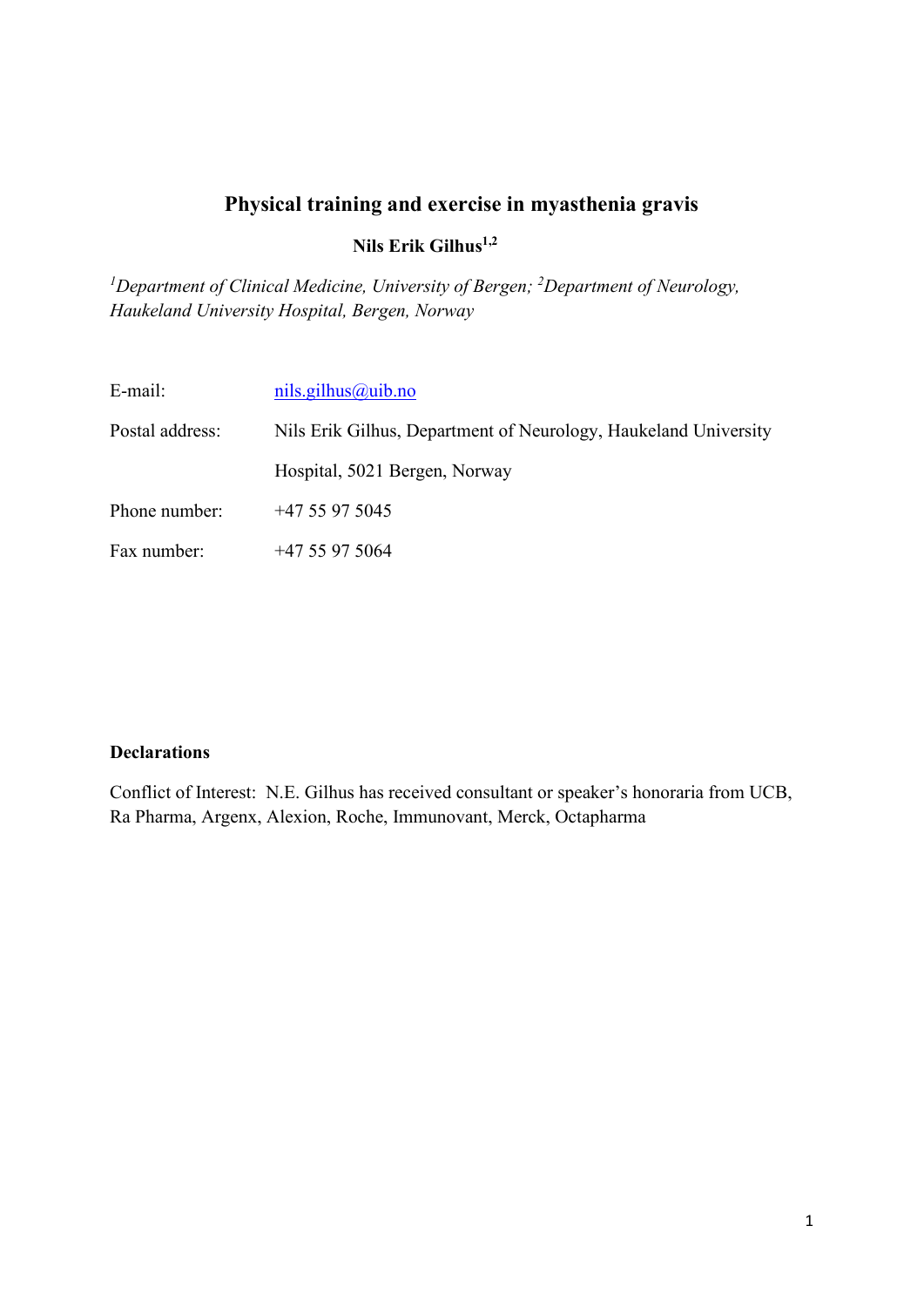#### **Abstract**

Myasthenia gravis is characterized by muscle weakness and fatigue. As sustained muscle use increases the weakness, the value of physical training programs has previously been questioned. This is a review to clarify the safety and usefulness of systematic training in myasthenia gravis, based on a systematic search in available databases using the relevant key words. Ten intervention studies including 159 patients with generalized disease have been published regarding the effect of systematic physical training, three of them on respiratory muscles. Muscle strength improved, and in the majority of the studies also daily function and quality of life. The feeling of fatigue not directly related to actual muscle weakness was less influenced by physical training. Continuous training was necessary to maintain the improved function. Physical training and exercise are safe in myasthenia gravis. This can improve both muscle strength and daily function. Type and intensity of systematic training should be adapted in the individual patient. A minimum of 150 minutes of exercise per week is recommended for myasthenia gravis patients with mild and moderate disease.

**Keywords** Myasthenia gravis; Physical training; Exercise; Fatigue; Autoimmunity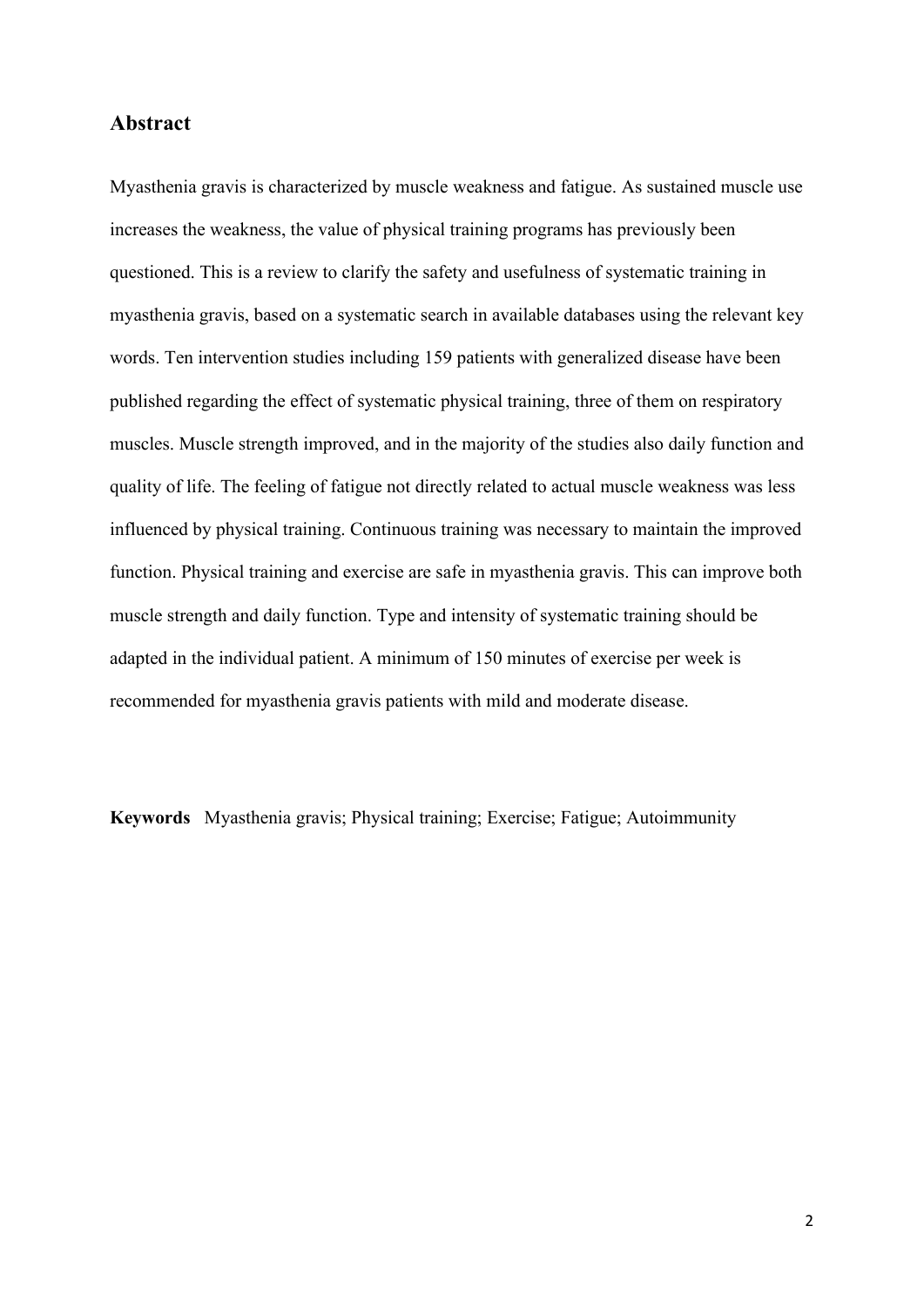## **Introduction**

Myasthenia gravis (MG) is an autoimmune disease with antibodies that bind to the postsynaptic membrane on skeletal muscle cells. These antibodies impair the function of acetylcholine receptors (AChR), increase their degradation and induce morphological changes in the membrane [1]. The antibodies are directed against the extracellular part of the AChR itself, or against membrane proteins that functionally interact with AChR; muscle-specific tyrosine kinase (MuSK) or lipoprotein-related peptide 4 (LRP4).

Muscle weakness represents the key symptom in MG [2]. The weakness is induced by the disease-specific autoantibodies [3]. Typically, the weakness worsens with repetitive and prolonged use of the muscles. Rest improves the muscle strength. MG patients typically feel strong in the morning, weak at the end of the day. This variation with activity-induced muscle weakness should be considered when testing MG patients formally and is especially important when evaluating therapeutic interventions [4]. Isometric muscle strength is stable both during the day and from day to day in most MG patients and can therefore be tested with high reproducibility [5].

Although the pathogenic IgG antibodies appear in all muscles, the degree of weakness varies considerably between individual muscles. Eye muscle weakness with diplopia and ptosis appears in nearly all patients. Weakness in facial muscles with chewing, swallowing and speech difficulties is also common. Muscles in neck and shoulders are often weak, whereas leg muscles tend to retain their strength. Respiratory muscles are crucial for survival, general function and well-being. Their strength can be reduced in MG, and 10-20 % of MG patients experience a crisis with need of respiratory support during their life-time [6]. MG muscle weakness is symmetrical, the one important exception being the eye muscles.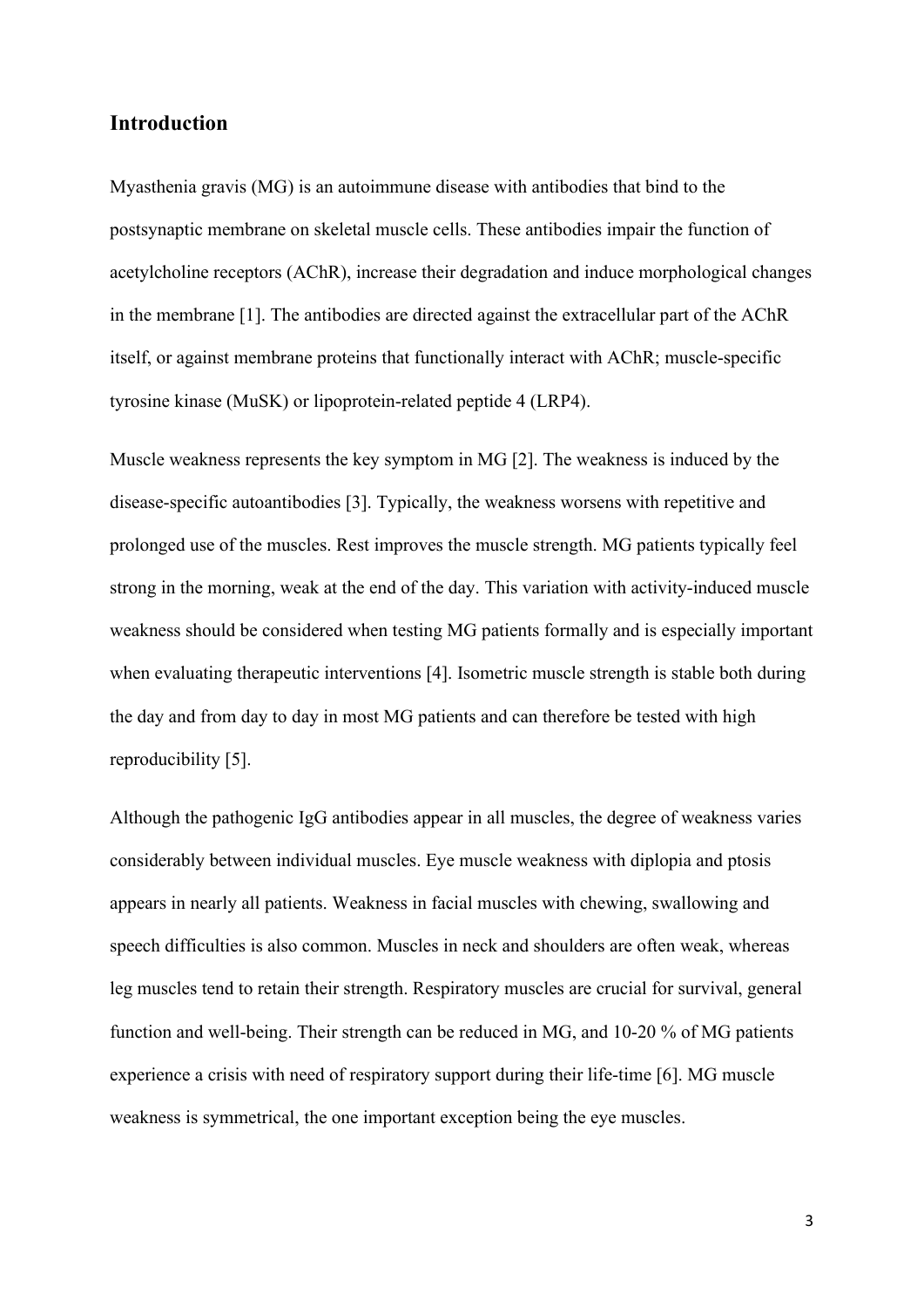MG patients are subgrouped according to muscle autoantibody pattern, localization of muscle weakness, thymus pathology and age at debut [7]. This subgrouping reflects differences in pathogenesis and therapeutic response. Thymectomy, symptomatic drug therapy and immunosuppressive drug therapy should all be individualized and determined after consideration of MG subgroup. It would be expected that also response to physical training and exercise differs according to MG pathogenesis and subgroup.

MG treatment tends to focus on optimal immunosuppressive treatment, mostly pharmacological treatment. New and expensive drugs are expected to change the present treatment recommendations and perhaps lead to more individualized treatment regimens [1]. Drugs specifically targeting the AChR, MuSK or LRP4 immune reaction represent a future aim. However, in daily practice supportive measures may be equally important. Prisms and glasses for diplopia [8], surgery for permanent ptosis [9], weight reduction if overweight [2], optimal treatment of comorbidities [10] and adaption of working and daily life facilities [11] are examples of such supportive therapy. Health-related quality of life is surprisingly low in many MG patients, also in those with only mild and moderate symptoms, impaired mobility and depression being core determinants [12].

Patients with MG often describe a feeling of fatigue [13]. This fatigue is generalized and not localized to individual muscles or movements, and it is not related to degree of muscle weakness as tested in formal strength tests. Such an experienced lack of energy and feeling of tiredness is sometimes called central fatigue, indicating that there might be etiological factors in addition to the antibodies binding to the neuromuscular junction. This fatigue does not usually respond to immunosuppressive treatment. It tends to discourage patients from exercising.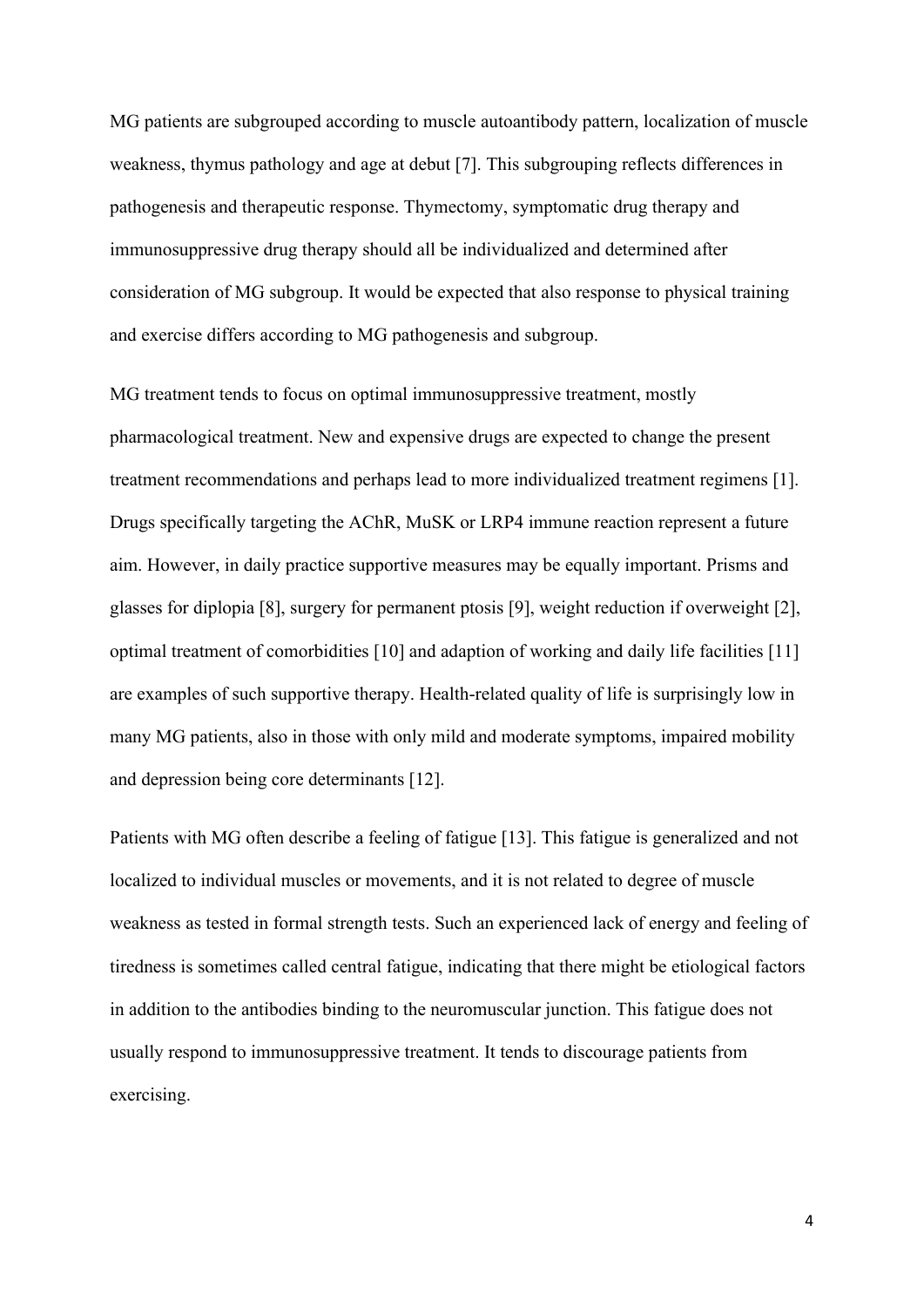Physical training programs are increasingly recommended for patients with all types of both physical and psychiatric disease [14]. Numerous studies have shown an increased function and well-being, and some also a better prognosis regarding disease severity and survival. In neuromuscular disease with muscle weakness as the core symptom, regular training and exercise seem to have a positive effect on symptoms and total outcome [15, 16]. Exercise and strength training with aerobic exercises is recommended for both muscular dystrophies and congenital myopathies, although better studies with more robust methodology are needed [17, 18]. In MG, the value of training programs has been questioned, mostly from theoretical considerations [16]. The muscles become weaker after repeated use, this also proven as a neurophysiological decrement after repetitive nerve stimulation. Rest improves muscle strength in MG. Furthermore, MG is an inflammatory disease. Physical exercise was previously believed to be potentially harmful during active inflammation.

In this study, we have examined the evidence for positive and negative effects of physical training and exercise in MG. The prospective and controlled studies are especially important. Few studies, selection bias, unblinded outcomes, low numbers of included patients and shortterm follow-up represent limitations of these studies. The evidence is, however, overwhelmingly in favour of individually adapted physical training as an important treatment element in patients with mild and moderate MG.

## **Results**

We searched the databases Web of Science and Cochrane up till October 8<sup>th</sup> 2020 with the key words myasthenia gravis and physical training, which gave 14 hits. Myasthenia gravis and exercise gave 139 hits. Relevant guidelines, consensus papers and reviews have been scrutinized. We identified 10 prospective intervention studies where physical training and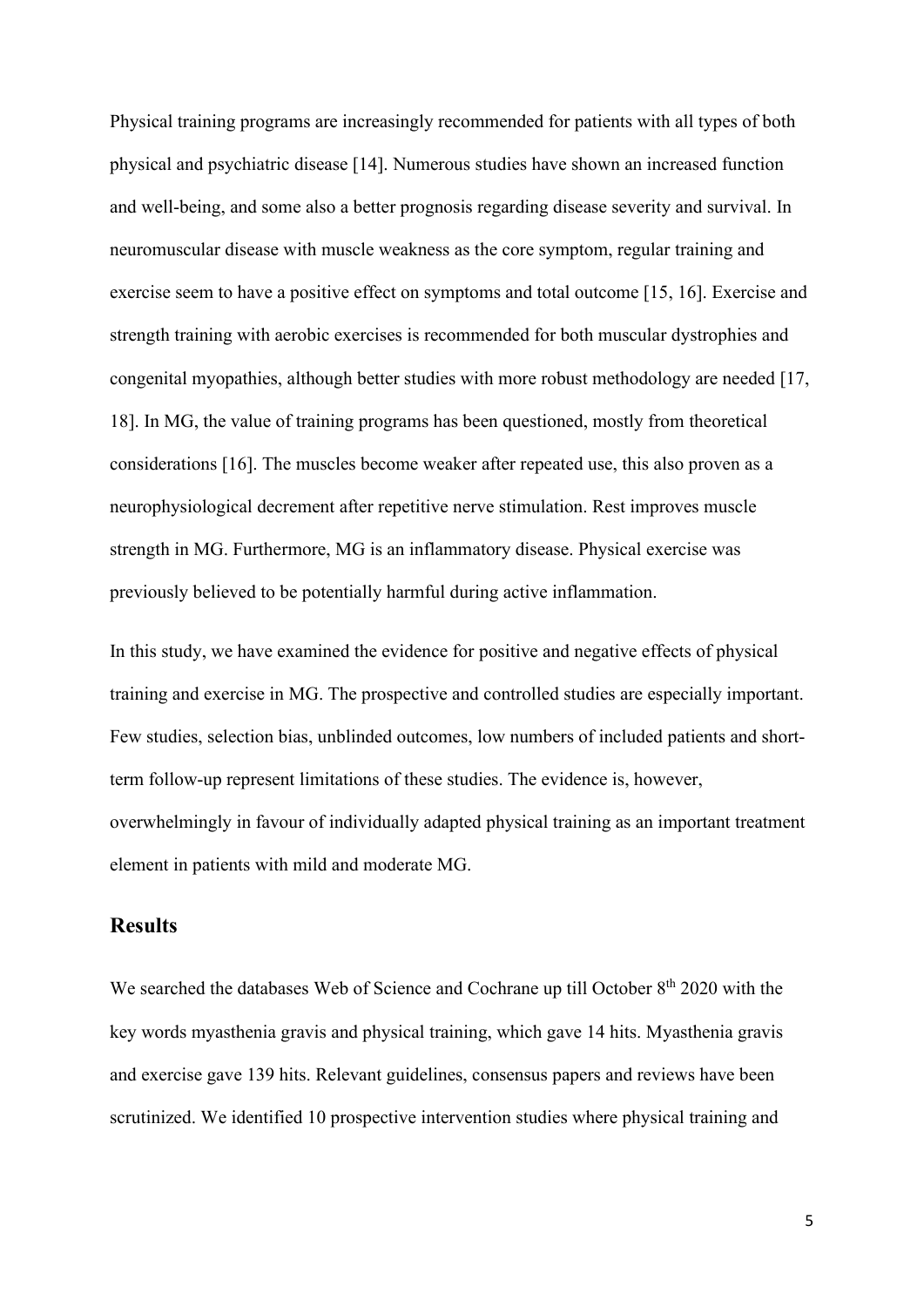exercise were tested in patients with generalized MG, both for tolerance and safety and for improvement of muscle strength, daily function and overall quality of life.

Lohi et al examined 11 MG patients with mild to moderate disease before and after an intensive muscle strength training program for 10 weeks [19]. They trained one arm and one leg, the other side serving as a control. The training program was well tolerated in all patients and there were no dropouts. A 23% increase of maximal muscle force for knee extension was found, compared to 4% in the untrained side. All patients reported better strength and resistance to fatigue.

Rahbek et al included 15 patients with mild to moderate MG for a 8 week training program [20]. There were three dropouts, two unrelated to the training interventions, one because of a worsening of bulbar symptoms. Eight patients had progressive resistance training, and 7 had aerobic training. The former group improved in muscle strength (10%) and functional capacity, whereas the latter group did not improve in aerobic power. In both groups, some patients reported temporary worsening of fatigue. Functional measures improved in both groups, and more in the group with muscle strength training.

Westerberg et al examined two MG populations, both with mild to moderate disease [21, 22]. Thirteen and 15 patients, respectively, were included for a 12-week intensive exercise program combining strength resistance and aerobic training. Six patients dropped out, two because of lack of time, three because of unrelated health problems, and one because of a spontaneous vertebral compression fracture. Muscle strength improved in some but not in all tested muscles, and ultrasound muscle thickness increased. Physical performance-based measures also improved. The patients obtained increased aerobic capacity, and also improved confidence regarding their ability to perform physical activity. None of the patients had any signs of MG activation.

6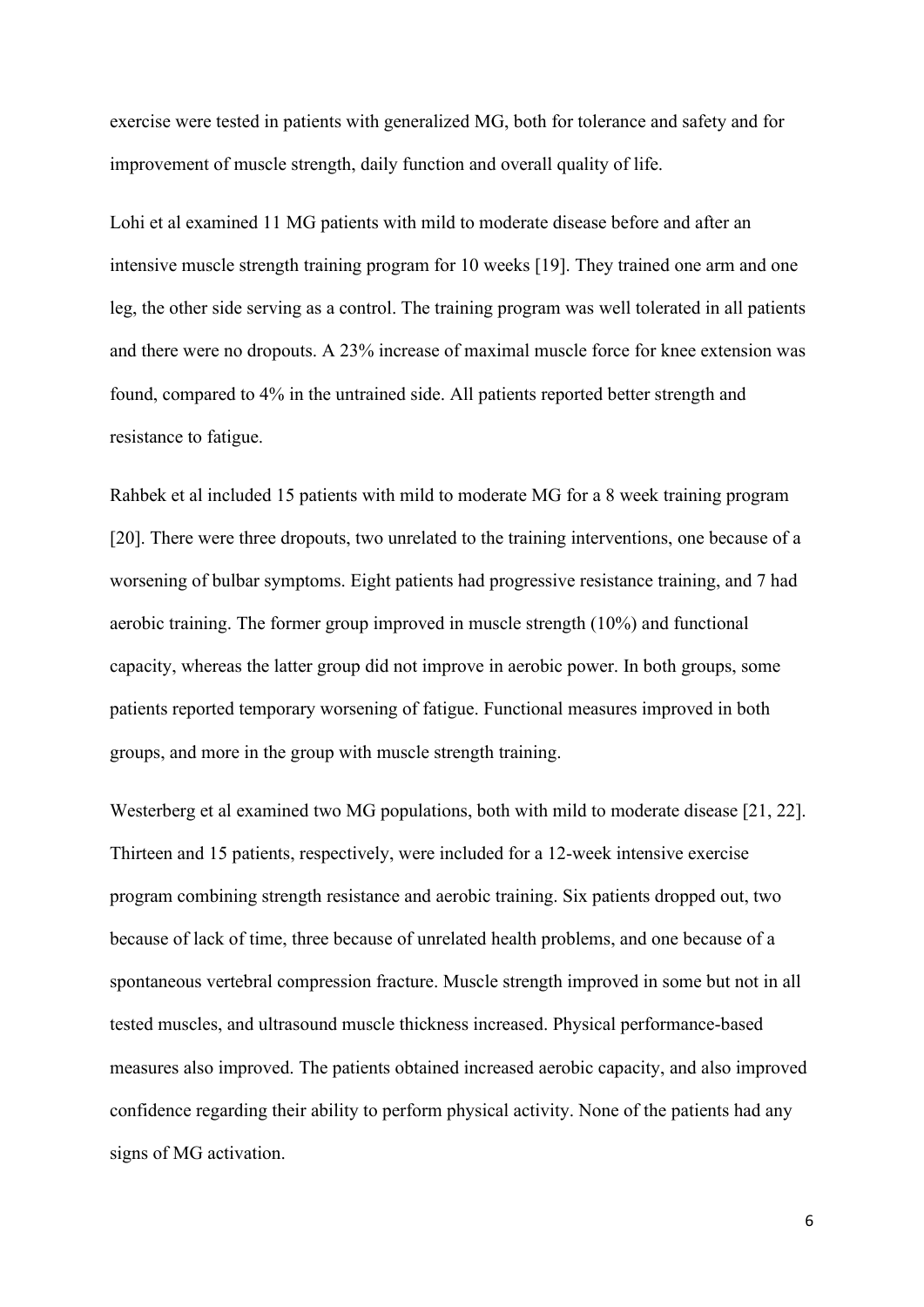Wong et al included 7 patients with mild to moderate MG in a 12-week program with balance training and muscle endurance exercises [23]. They completed 1-2 sessions per week, and the intensity was individually tailored. No adverse effects were reported. The median change in a scale of muscle strength and fatigability (QMG) was 29%. Several functional tests improved by more than 15%, and this improvement was maintained at the same level one and four weeks post intervention.

Ambrogi and Mineo examined the effect of a comprehensive rehabilitation program given to MG patients during the 3 months before and 4 months after thymectomy [24]. The intervention group was compared to a propensity-matched MG group who had undergone thymectomy previously without any training or rehabilitation program. The two groups consisted of 46 and 34 patients, respectively. The program included muscle resistance training, moderate aerobic exercises, and pulmonary rehabilitation. There were two dropouts in the intervention group. The group with active rehabilitation showed significant improvement; a reduced operative risk, a decreased early postoperative morbidity, a reduction in the need of intensive care admission from 35% to 12%, and a median hospital stay reduction from 5 to 3 days. The patients had a faster recovery at 3 months, both for muscle strength, functional measurements, fatigue score and quality of life.

Farrugia et al recruited 10 MG patients with stable disease and fatigue to a combination of physical and psychological therapy [25]. During a 10-week program there was a small improvement in fatigue, both on physical and psychosocial subscales. Three months after the end of the study, all fatigue scores declined to baseline. However, 5 of the 10 patients had made some lifestyle changes.

There are three studies that have examined the effect of respiratory muscle training in MG [26-28]. They included 14, 10 and 18 MG patients with moderate or mild disease,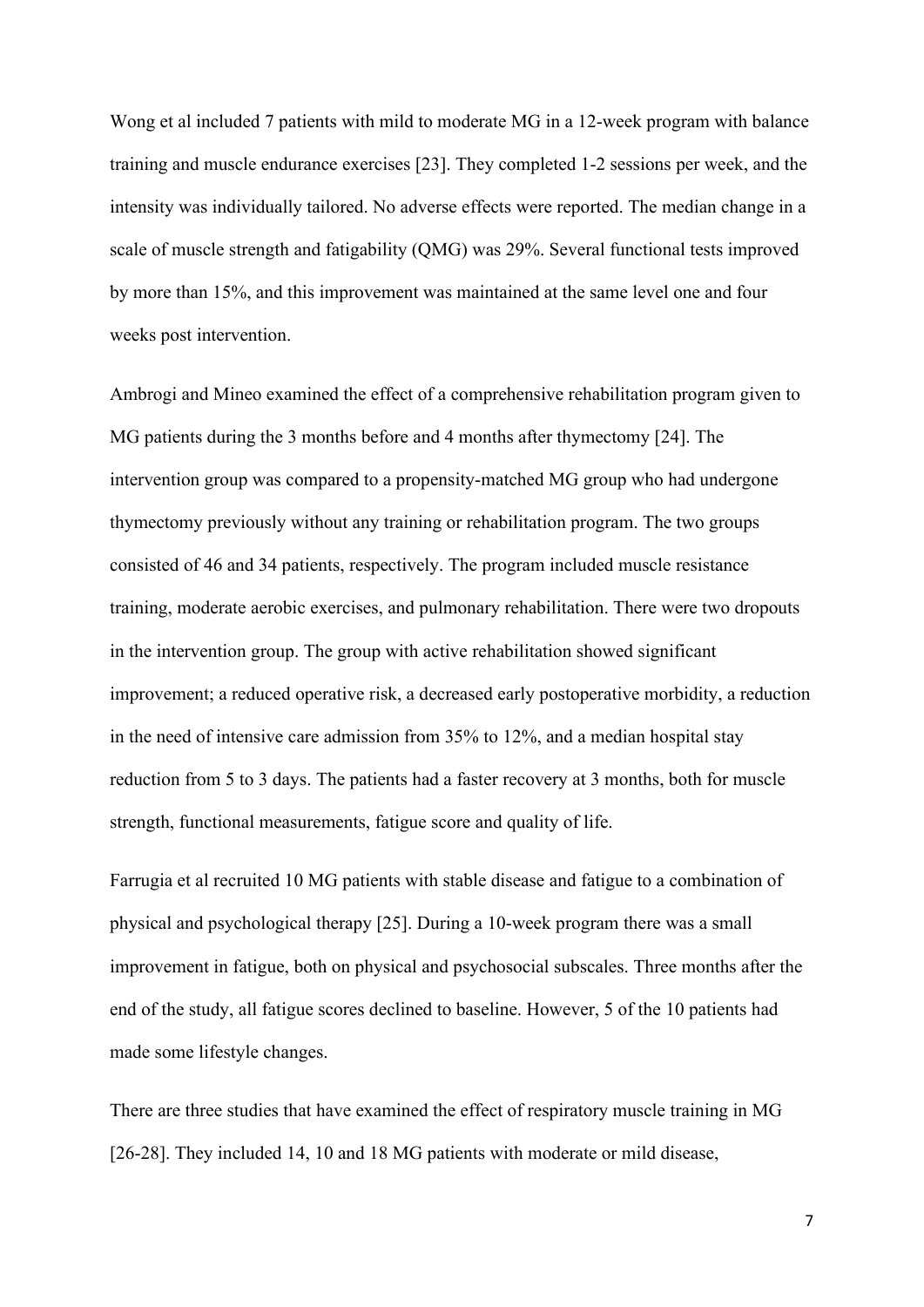respectively. Two of these studies included MG controls with no training [26, 28]. The training lasted for 4-8 weeks. One of the studies included a maintenance phase with continued training for 12 months [28]. The programs consisted of interval-based muscle endurance training combined with breathing retraining. There were some dropouts due to not coping with the training intensity and comorbidity. All three studies reported that the training was feasible and beneficial. Breathing pattern and neuromuscular coordination improved. MG score improved in one [28], but not in another study [27]. Two of the studies reported improved respiratory muscle strength and respiratory endurance [26, 27]. Patients generally felt better after the training program regarding both physical fitness and their respiration.

## **Discussion**

Seven relatively small studies have included a total of 117 patients with generalized MG into formal general muscle training programs lasting for 8-12 weeks. The aims were to improve muscle strength, fatigue and quality of life. Muscle strength did improve, and muscle volume seemed to increase. Systematic training before thymectomy with thoracotomy lead to impressive results regarding postoperative recovery both immediately and after 3 months [24]. However, the fatigue did not seem to improve in the same way as muscle strength in these studies. This was disappointing, and may support that fatigue and muscle weakness represent unrelated or only partly related manifestations of MG. Ruiter et al found that fatigue was common also in MG patients with purely ocular symptoms [13]. The fatigue in that study was more severe in depressed MG patients, and also in females, both pointing to non-muscle pathogenic factors. Physical exercise programs alone should therefore perhaps not be expected to improve MG fatigue.

The patients with training before thymectomy seemed to have the best results [24]. They had short MG symptom duration, most of them were younger than 40 years, and all had AChR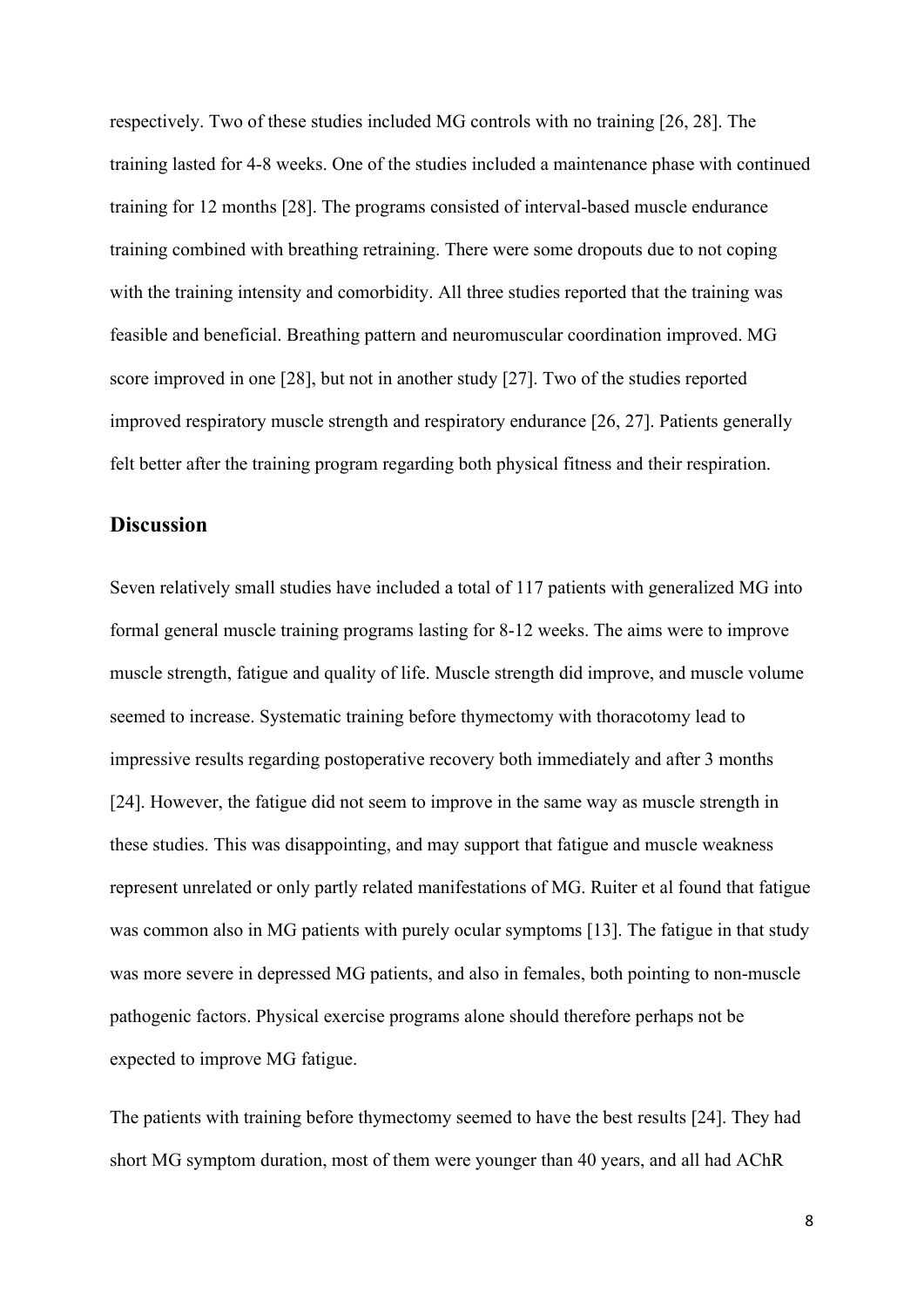antibodies. This may be markers for benefit of training. Furthermore, the patients in that study may have had the highest motivation for daily training as they were to undergo surgery in the near future.

Three studies including a total of 42 MG patients found that the breathing pattern improved with formal training, and also that respiratory muscle strength tended to increase. Respiratory muscles are crucial in MG, and also for health-related quality of life [29]. In addition, they can be seen as a model for other muscles in MG, illustrating how skeletal muscles in MG can improve in strength and pattern of use with systematic and adapted training. Respiratory physiotherapy should be available as a part of the total management for selected patients as dysfunctional breathing patterns may develop in MG [30]. A focus on exercise reconditioning can improve respiratory function.

All studies reported drop-outs. This occurred even if the MG patients included were selected based on motivation and feasibility. This illustrates that training programs are demanding for the patients. They had to meet regularly at the training facilities, and they were tired after each session. Several of the achieved positive effects were temporary, indicating that continuous training is necessary. The study period was relatively short in all studies. Prolonged training might have improved the results. A multicenter study with training over 3 months and a total of 6 months follow-up has been planned [31], and with the recruitment completed, but the results have yet to be published.

The listed intervention studies applied various training protocols. Training intensity varied from moderate to high. The training was performed regularly through the week, but with variation in frequency. The evaluations of resistance training, aerobic exercise and broader rehabilitation programs were all based on small numbers of patients, and this impairs comparison of the studies. A recent, detailed evaluation concluded that it is not known if any

9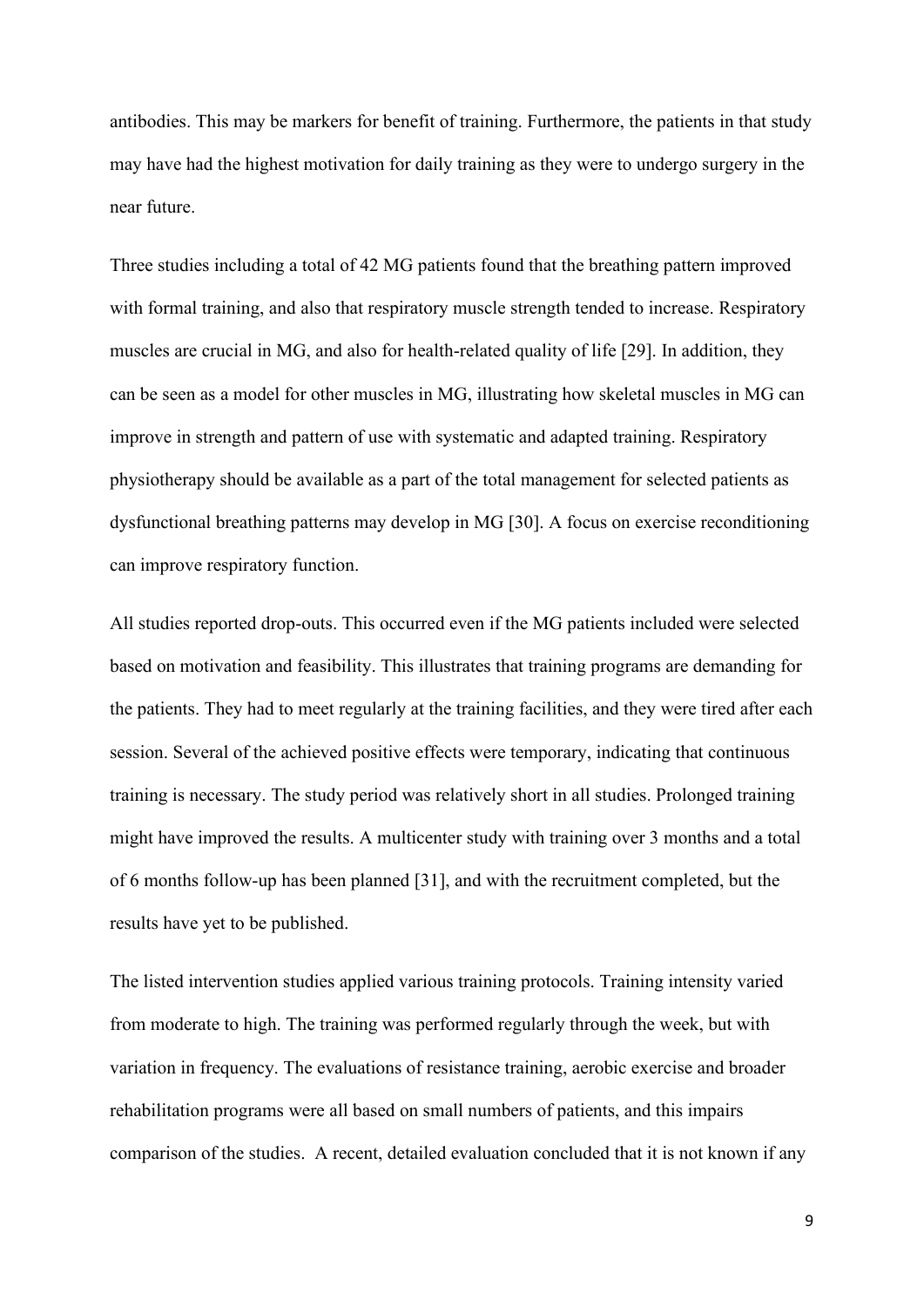specific training protocols are of particular benefit in MG [32]. The authors recommended that clinically stable MG patients should exercise with moderate intensity for at least 150 minutes per week. This is in line with the minimum recommended for elderly healthy adults [33]. Single patients with generalized MG and AChR antibodies that have successfully completed both several marathons and ultramarathons have been reported [34, 35], further supporting the safety of exercise in MG.

Comorbidity is frequent in MG, both as autoimmune overlap, osteoporosis due to corticosteroid treatment, and unrelated disorders [10, 36]. The majority of MG patients are elderly [2, 37]. Nearly all chronic diseases benefit of training, and also in high age [14]. Comorbidities and steroid use should strengthen rather than reduce the recommendation of at least 150 minutes of exercise per week.

Better studies regarding MG and exercise programs are needed. Studies should be prospective, randomized and with proper controls (ordinary physical activity and follow-up). Challenges for such studies include documentation that the participants have exercised strictly according to the program, heterogeneity among included patients, and also optimal selection of outcome measures. Patient-reported measures are important to include, and telemedicine may be helpful in the follow-up both of the actual exercise program and for the patient assessment. Funding of exercise studies may be more demanding than for pharmaceutical interventions. Long-term exercise is necessary to obtain an effect, but long-term usually means high drop-out rates as some patients lose their motivation or ability for daily training. Patients with severe, generalized MG or with a pending MG crisis should not be included in ordinary exercise studies.

## **Conclusions**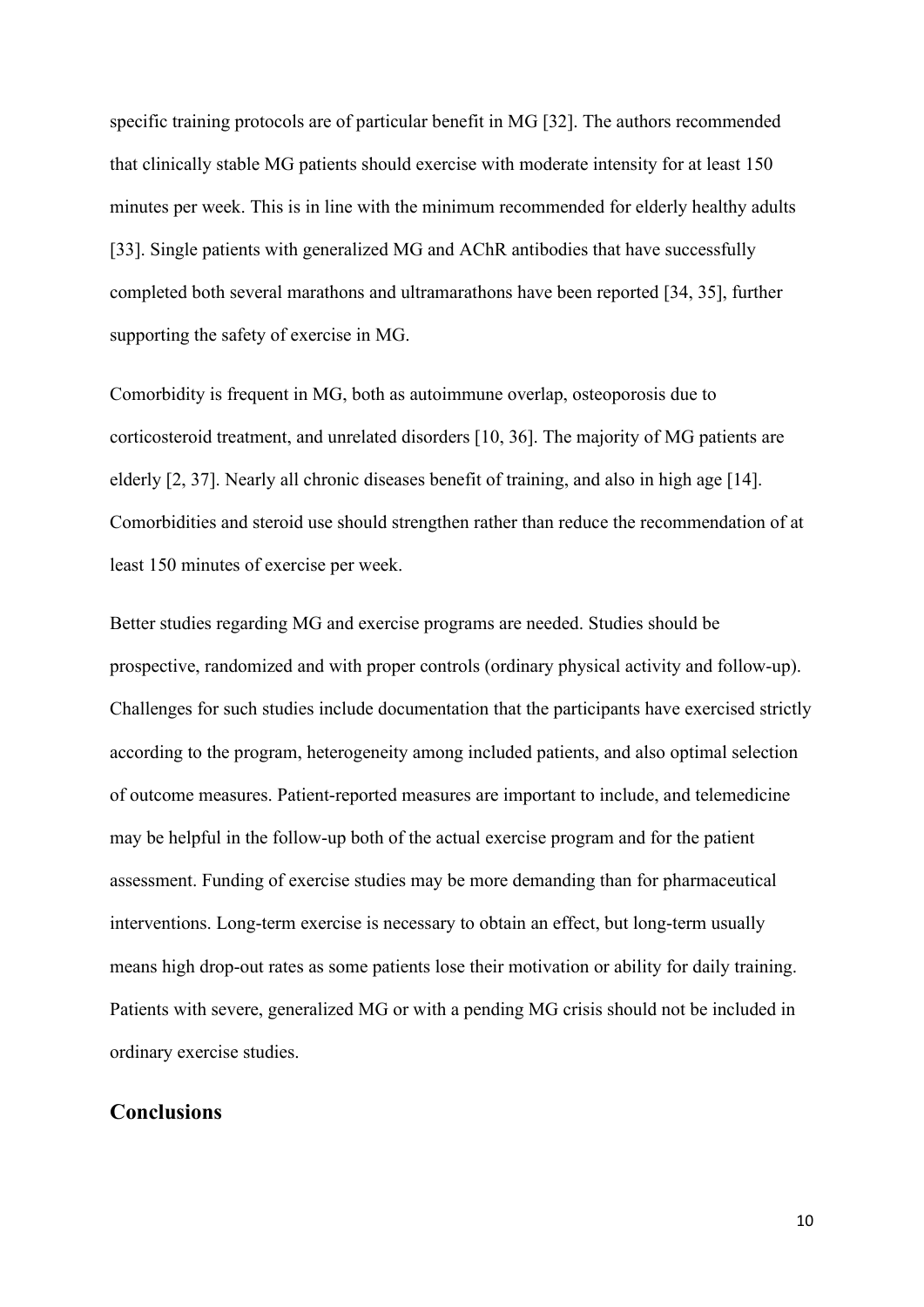Physical training and exercise are safe in patients with mild and moderate MG. Such programs are well tolerated in the majority of these patients, but they need to be motivated to continue long-term training. Patients are sometimes concerned that exercise will exacerbate their MG, and physiotherapists may be nervous to treat patients with MG. The neurologist therefore needs to explain, convince and follow-up such treatment.

Physical training programs increase muscle strength and daily functioning in MG. They can improve strength both in affected and clinically unaffected muscles. Physical training programs have a special value in the weeks before and after thymectomy. They should be dynamic and with a substantial load. Both muscle strength training and aerobic training are usually well tolerated. However, in very old patients, patients with relevant comorbidities, and patients with severe, generalized MG, such exercise programs are not always feasible. Alternative and less demanding physical activities and exercise regimes should be optimal for this group.

Specific recommendations for type and intensity of training cannot be given, and should be adapted in the individual patient. Respiratory muscle function improves with endurance training. Fatigue in MG does not necessarily improve with physical training and exercise, and it can be a limitation for training load. Studies of physical training and exercise have not been reported for MuSK-MG and LRP4-MG. We may extrapolate that data from AChR-MG have relevance also for these subgroups.

#### **References**

- [1] Gilhus NE, Tzartos S, Evoli A, Palaces J, Burns TM, Verschuuren J. Myasthenia gravis. Nature Reviews Disease Primers 2019;5.
- [2] Gilhus NE, Verschuuren JJ. Myasthenia gravis: subgroup classification and therapeutic strategies. Lancet Neurology 2015;14:1023-1036.
- [3] Gilhus NE. Myasthenia and the neuromuscular junction. Current Opinion in Neurology 2012;25:523-529.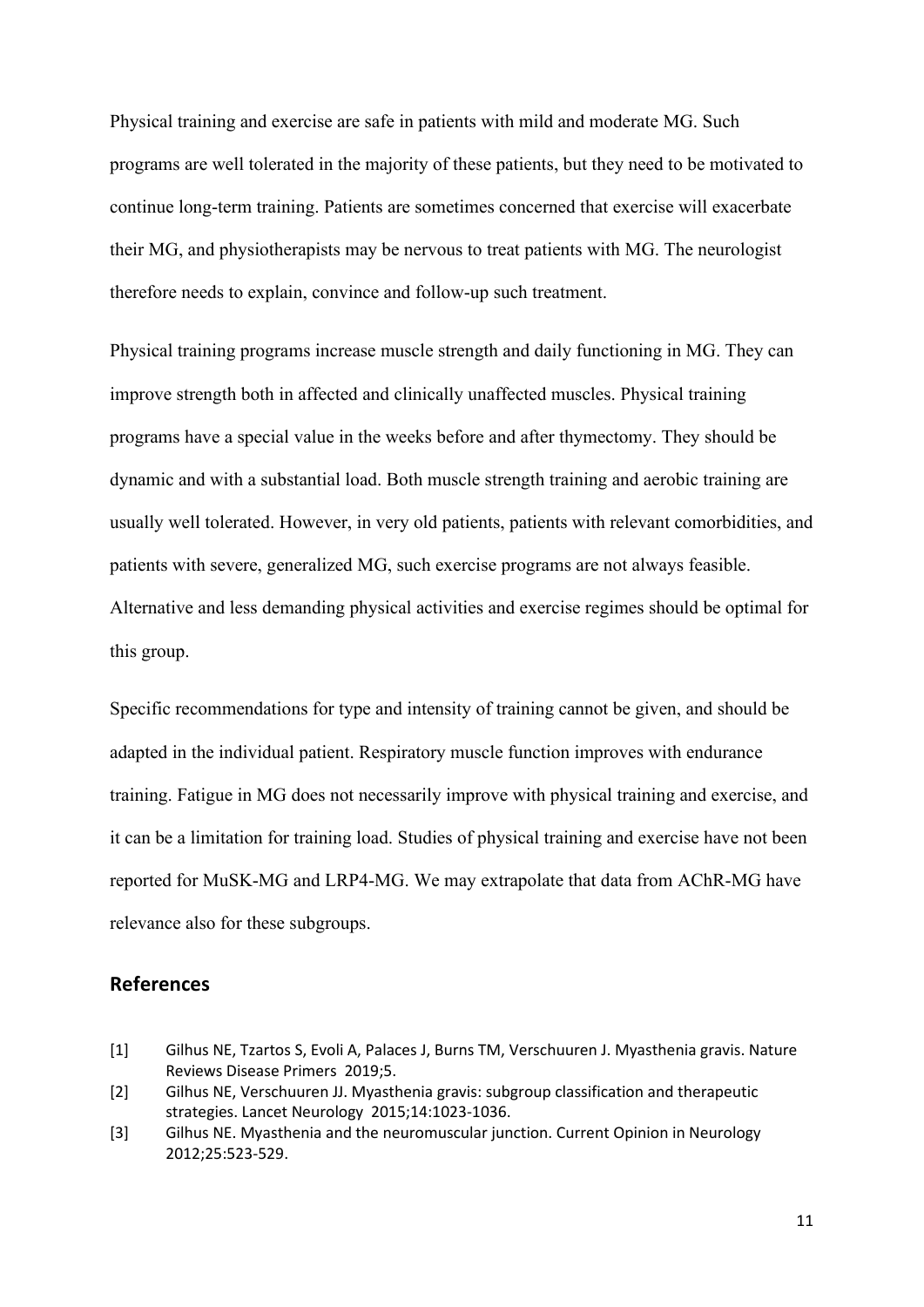- [4] Barnett C, Bril V, Kapral M, Kulkarni A, Davis AM. Development and validation of the Myasthenia Gravis Impairment Index. Neurology 2016;87:879-886.
- [5] Vinge L, Jakobsen J, Pedersen AR, Andersen H. Diurnal and day-to-day variation of isometric muscle strength in myasthenia gravis. Muscle & Nerve 2016;53:67-72.
- [6] Geng YC, Zhang HL, Wang Y. Risk factors of myasthenia crisis after thymectomy among myasthenia gravis patients A meta-analysis. Medicine 2020;99.
- [7] Gilhus NE. Myasthenia Gravis. New England Journal of Medicine 2016;375:2570-2581.
- [8] Kerty E, Elsais A, Argov Z, Evoli A, Gilhus NE. EFNS/ENS Guidelines for the treatment of ocular myasthenia. European Journal of Neurology 2014;21:687-693.
- [9] Brogan K, Farrugia ME, Crofts K. Ptosis surgery in patients with myasthenia gravis: a useful adjunct to medical therapy. Seminars in Ophthalmology 2018;33:429-434.
- [10] Gilhus NE, Nacu A, Andersen JB, Owe JF. Myasthenia gravis and risks for comorbidity. European Journal of Neurology 2015;22:17-23.
- [11] Frost A, Svendsen ML, Rahbek J, Stapelfeldt CM, Nielsen CV, Lund T. Labour market participation and sick leave among patients diagnosed with myasthenia gravis in Denmark 1997-2011: a Danish nationwide cohort study. Bmc Neurology 2016;16.
- [12] Twork S, Wiesmeth S, Klewer J, Pohlau D, Kugler J. Quality of life and life circumstances in German myasthenia gravis patients. Health and Quality of Life Outcomes 2010;8.
- [13] Ruiter AM, Verschuuren J, Tannemaat MR. Fatigue in patients with myasthenia gravis. A systematic review of the literature. Neuromuscular Disorders 2020;30:631-639.
- [14] Pedersen BK, Saltin B. Exercise as medicine evidence for prescribing exercise as therapy in 26 different chronic diseases. Scandinavian Journal of Medicine & Science in Sports 2015;25:1-72.
- [15] Silva IS, Pedrosa R, Azevedo IG, Forbes AM, Fregonezi GA, Dourado Junior ME et al. Respiratory muscle training in children and adults with neuromuscular disease. Cochrane Database of Systematic Reviews 2019.
- [16] Anziska Y, Sternberg A. Exercise in neuromuscular disease. Muscle & Nerve 2013;48:3-20.
- [17] Voet NBM, van der Kooi EL, van Engelen BGM, Geurts ACH. Strength training and aerobic exercise training for muscle disease. Cochrane Database of Systematic Reviews 2019.
- [18] Adaikina A, Hofman PL, O'Grady GL, Gusso S. Exercise training as part of musculoskeletal management for congenital myopathy: where are we now? Pediatric Neurology 2020;104:13-18.
- [19] Lohi EL, Lindberg C, Andersen O. Physical training effects in myasthenia gravis. Archives of Physical Medicine and Rehabilitation 1993;74:1178-1180.
- [20] Rahbek MA, Mikkelsen EE, Overgaard K, Vinge L, Andersen H, Dalgas U. Exercise in myasthenia gravis: a feasibility study of aerobic and resistance training. Muscle & Nerve 2017;56:700-709.
- [21] Westerberg E, Molin CJ, Lindblad I, Emtner M, Punga AR. Physical exercise in myasthenia gravis is safe and improves neuromuscular parameters and physical performance-based measures: a pilot study. Muscle & Nerve 2017;56:207-214.
- [22] Westerberg E, Molin CJ, Nees S, Widenfalk J, Punga AR. The impact of physical exercise on neuromuscular function in Myasthenia gravis patients A single-subject design study. Medicine 2018;97.
- [23] Wong SH, Nitz JC, Williams K, Brauer SG. Effects of balance strategy training in myasthenia gravis: a case study series. Muscle & Nerve 2014;49:654-660.
- [24] Ambrogi V, Mineo TC. Benefits of comprehensive rehabilitation therapy in thymectomy for myasthenia gravis: a propensity score matching analysis. American Journal of Physical Medicine & Rehabilitation 2017;96:77-83.
- [25] Farrugia ME, Di Marco M, Kersel D, Carmichael C. A physical and psychological approach to managing fatigue in myasthenia gravis: a pilot study. Journal of Neuromuscular Diseases 2018;5:373-385.